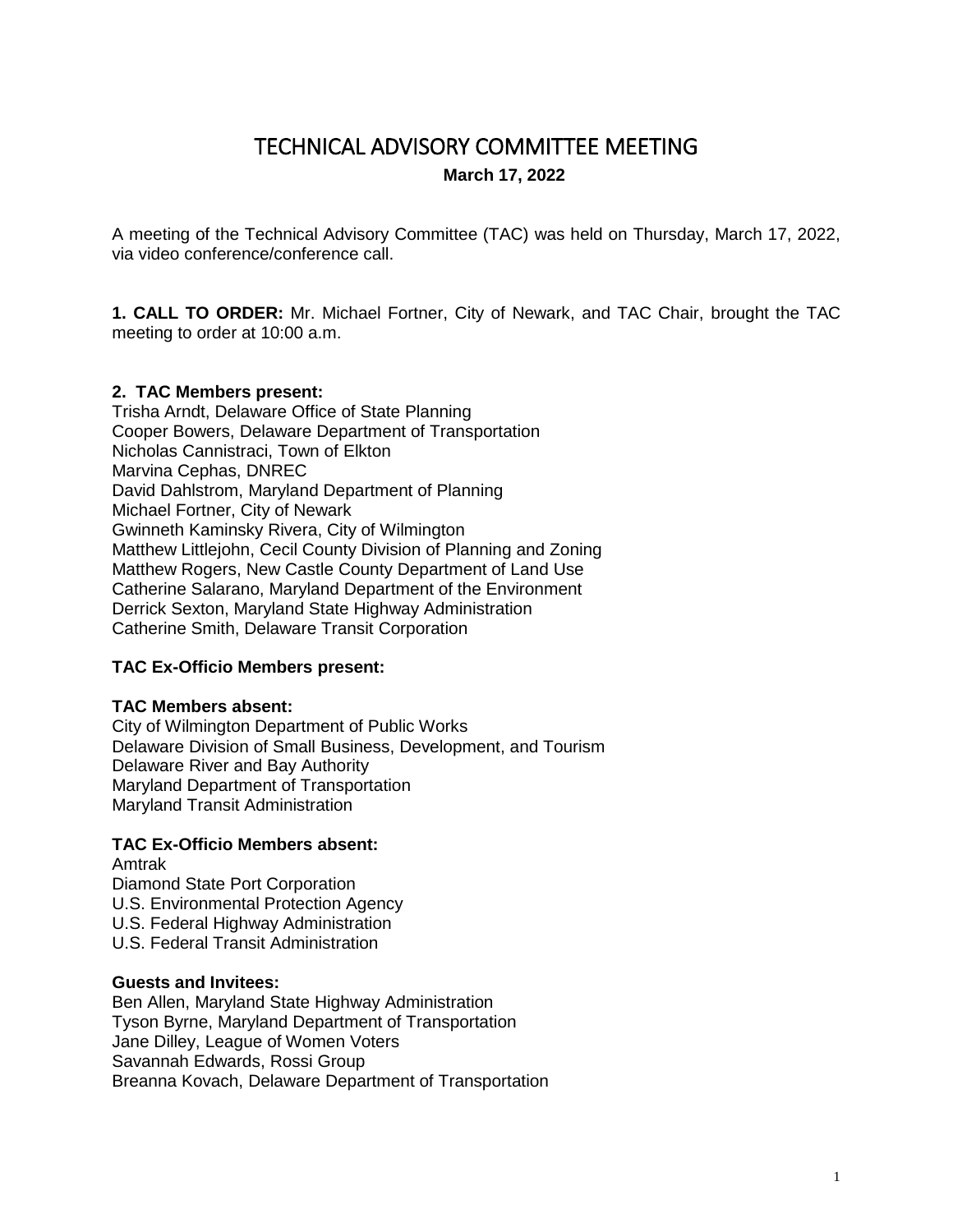# **Staff:**

Dan Blevins, Principal Planner Heather Dunigan, Principal Planner Sharen Elcock, Executive Assistant Dave Gula, Principal Planner Randi Novakoff, Outreach Manager Bill Swiatek, Principal Planner Jacob Thompson, Senior Planner Dawn Voss, Administrative Assistant Tigist Zegeye, Executive Director

Minutes prepared by: Dawn Voss.

# **3. MINUTES**

Approval of the February 17, 2022, TAC Minutes.

**ACTION:** On motion by Ms. Gwinneth Kaminsky and seconded by Ms. Catherine Smith TAC approved the February 17, 2021, TAC minutes.

Motion passed. **(03-17-22-01)**

# **4. SUBCOMMITTEE UPDATES**

None

**5. PUBLIC COMMENT PERIOD** None

# **ACTION ITEMS**

#### **6. To recommend amendment of the FY 2020-2023 Transportation Improvement Program (TIP)**

Ms. Heather Dunigan said this amendment is from Cecil County for Safe Routes to School improvements around the Elk Neck Elementary School, including crosswalks, timed beacons, and better signage to help address speeding issues and make better conditions for pedestrians and bicyclists around the school. They received a grant for \$85,000 HSIP money. This project would have also been eligible for TAP funding as there is unspent money that is dedicated for use in Cecil County. Members from Maryland are encouraged to consider using TAP funds for future projects like this.

**ACTION:** On motion by Mr. David Dahlstrom and seconded by Mr. Matthew Littlejohn the TAC recommends amendment of the FY 2020-2023 Transportation Improvement Program (TIP).

Motion passed. **(03-17-22-02)**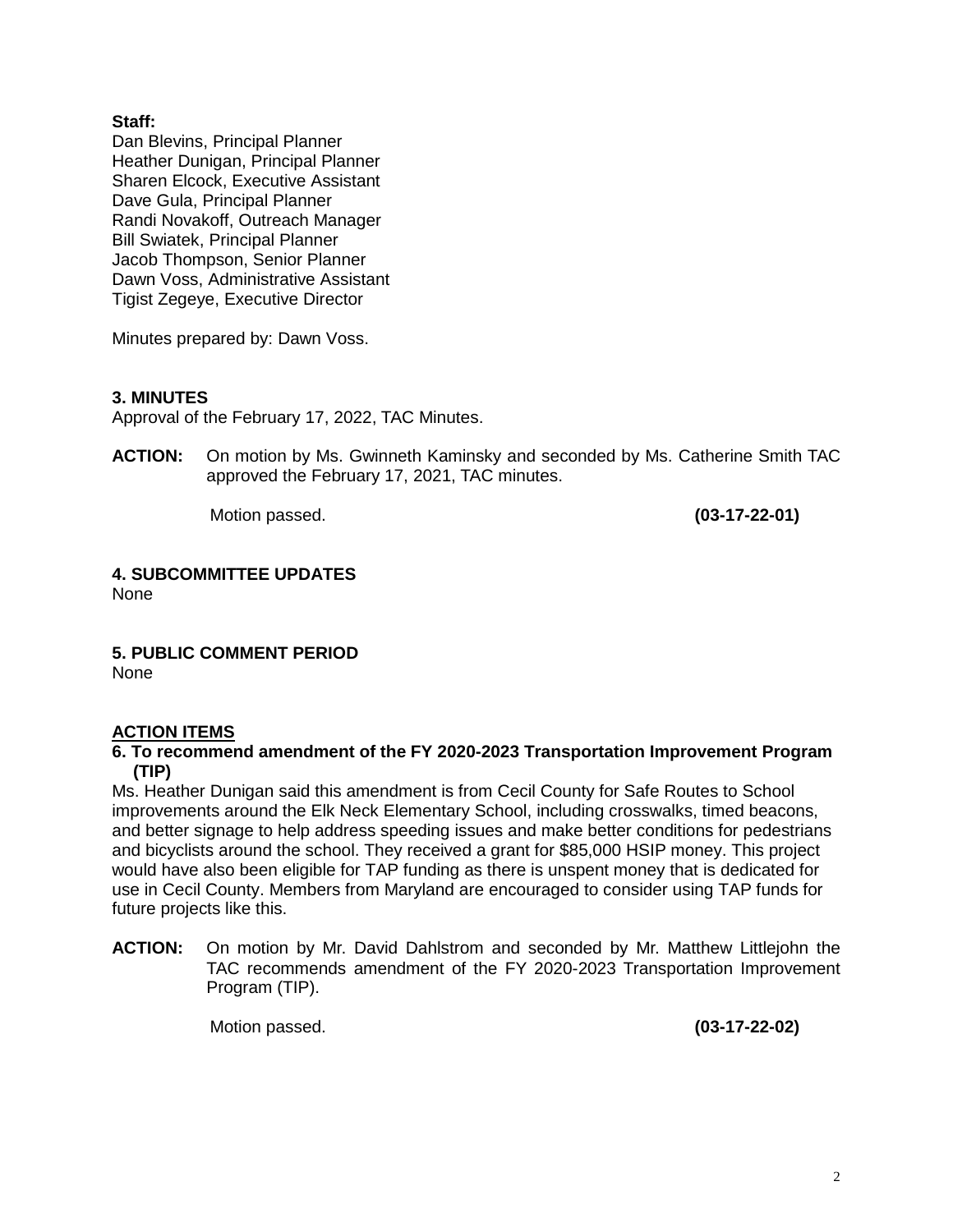### **7. To recommend amendment of the FY 2020-2023 Transportation Improvement Program (TIP)**

Ms. Heather Dunigan said this request is from DelDOT and DART First State to amend the TIP to include automated and dynamic paratransit scheduling which will help make more efficient use of paratransit resources to make a better experience for the riders. The cost is \$6.2 million.

Ms. Cathy Smith added that DART's existing technology is outdated. The features of this newer system will help with real-time traffic and online reservations. It will help DART to adapt when they do different service delivery options such as micro transit. It will provide real-time run optimization and better customer communication.

**ACTION:** On motion by Ms. Tricia Arndt and seconded by Mr. David Dahlstrom the TAC recommends amendment of the FY 2020-2023 Transportation Improvement Program (TIP).

Motion passed. **(03-17-22-03)**

### **8. To recommend amendment of the FY 2020-2023 Transportation Improvement Program (TIP)**

Ms. Heather Dunigan said this request is from DelDOT in cooperation with DART to make pedestrian travel safer along US 13, one of the most dangerous areas in terms of pedestrian fatalities in the state. This will also improve the efficiency of transit service along US-13 because it is also a busy transit corridor. This would implement a combined bus-bike-right-turn lane similar to what is in place at the beach area. It is a \$250,000 project. It is recognized that it would still be comfortable only for very experienced cyclists. DelDOT had a public workshop on this project last night. Their comment was they expect most novice cyclists would use the sidewalk for this area.

**ACTION:** On motion by Ms. Catherine Salarano and seconded by Ms. Tricia Arndt the TAC recommends amendment of the FY 2020-2023 Transportation Improvement Program (TIP).

Motion passed. **(03-17-22-04)**

# **9. To recommend release of the Draft FY 2023-2026 TIP for Public Comment**

Ms. Heather Dunigan said we have moved with DelDOT to a biennial cycle for our TIP program and so it has been three years without a full update. The TIP is where the region's transportation projects are implemented, so this represents the first four years of our long-range transportation plan. Prioritization typically takes place the spring before for TIP comes out to provide the state DOTs with priorities. In Cecil County, we rely largely on this prioritization for the Maryland Tour Meeting and letters submitted by jurisdictions. This TIP includes \$2.8 billion in funding for all modes of travel and is divided into a Delaware statewide section, New Castle County section, and Cecil County section. It is three percent less than the last version of the TIP, which was amended in September 2019. The Infrastructure Investment and Jobs Act was signed in November 2015, so WILMAPCO delayed the TIP process a Council cycle to give the State DOTs an opportunity to absorb what was in the act and incorporate it into the funding program recommendations. Staff are suggesting releasing the draft for public comment from March 18 through April 29. There will be a joint virtual workshop on April  $6<sup>th</sup>$  that will include WILMAPCO, DeIDOT, MDOT, and Cecil County. Council reviewed this at their March 10<sup>th</sup>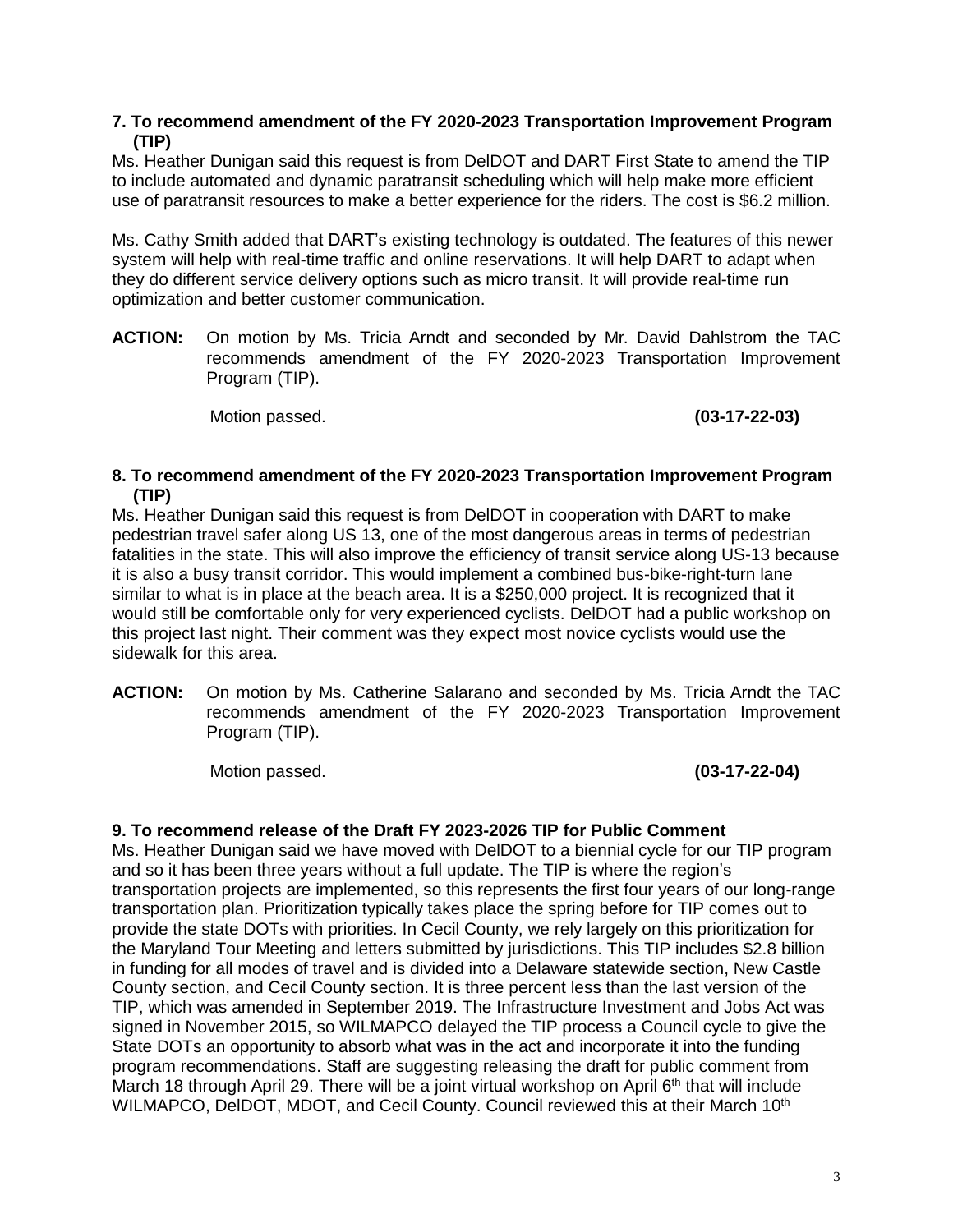meeting and recommended its release for public comment pending no issues from the TAC. This will go to the TAC for adoption at the next meeting and Council adoption in May.

There are several new projects included in this program. In the Delaware statewide section, a few new projects align with the Infrastructure Investment and Jobs Act. These include a Carbon Reduction Program, which provides funding for projects geared toward reducing emissions and requires the states to work in consultation with the MPOs to develop reduction strategies. There are Electric Vehicle Program funds for deployment of EV infrastructure and to create an interconnected network to collect data on it. The Resiliency and Sustainability Program Initiatives Project funds more deployment of EV vehicles, as well as planning for areas at risk of sea level rise and flooding. The STIC Program provides funding for innovative transportation practices. In New Castle County, there are a few new projects. The bridge over South Walnut Street was previously in the program, but with much less money as a bridge rehab project. Now, it is a bridge replacement project which is more expensive, so the current document only shows PEL and right-of-way funding. New to the program is the Edgemoor Road Bicycle and Pedestrian Connection from Governor Printz Boulevard to Hay Road, which will provide a connection between Governor Printz, and the new Gulftainer port facility in Edgemoor, as well as helping people walk and bike to Fox Point State Park. This includes \$1.5 million for construction. New, but not funded is the Port Area Truck Parking Facility, which we are showing with no funding to be consistent with DelDOT's program. There is funding for a shared use path from South Church Street to Walnut Street, which is south of the new Wetland Park in Wilmington, with \$2.6 million for right-of-way and construction. The SR-1 project has been adjusted to show improvements at the Tybouts Corner interchange. This shows \$6.6 million for preliminary engineering and \$1 million for right-of-way. New to the TIP is the US-13 southbound bus-right-turn lane, which would include \$2.3 million for construction. In Cecil County there is one new project for the improvements near Elk Neck Elementary School.

Comparing this program with the last TIP, the share of money for multimodal and bike/ped has increased substantially. A few projects that were previously shown as road projects were shifted to multimodal to reflect more emphasis on Complete Streets projects. The I-95/896 Interchange Project had previously been a road project and now includes a bicycle/pedestrian pathway. Some other projects like intersection projects and safety improvement programs are more multimodal than they used to be and were switched from road to multimodal. In looking at funding by category, WILMAPCO emphasizes preservation first, and about half the funding is going to preservation projects, which is a slight dip but still the largest share of the program.

Overall funding has decreased by 3% compared with the FY 2020-2023 TIP. The statewide portion of the program is the largest portion of money and that has gradually been increasing. New Castle County-specific funds have decreased over the last five TIPs. Sussex County funding has been increasing, so the bulk of Delaware's funding increases in 2023-2026 are going towards Sussex County. Looking at funding by location and source, 52% of the money is coming from Delaware and Maryland State funds; 46% are federal funds; 2% are other, which includes Cecil County funds, local municipality money, and developer-funded projects. 6% of the program is in Cecil County; 30% is in New Castle County and 64% is in the Delaware portion, and 64% is spent throughout the state.

A TIP Quick Guide is available for anyone who wishes to share it, and it will be posted on the WILMAPCO website, along with the document and spreadsheet. The TIP Quick Guide gives a summary of the changes, some graphs, and a map of the projects. We anticipate, pending TAC action, releasing this for comments starting tomorrow through April 29<sup>th</sup>. The public workshop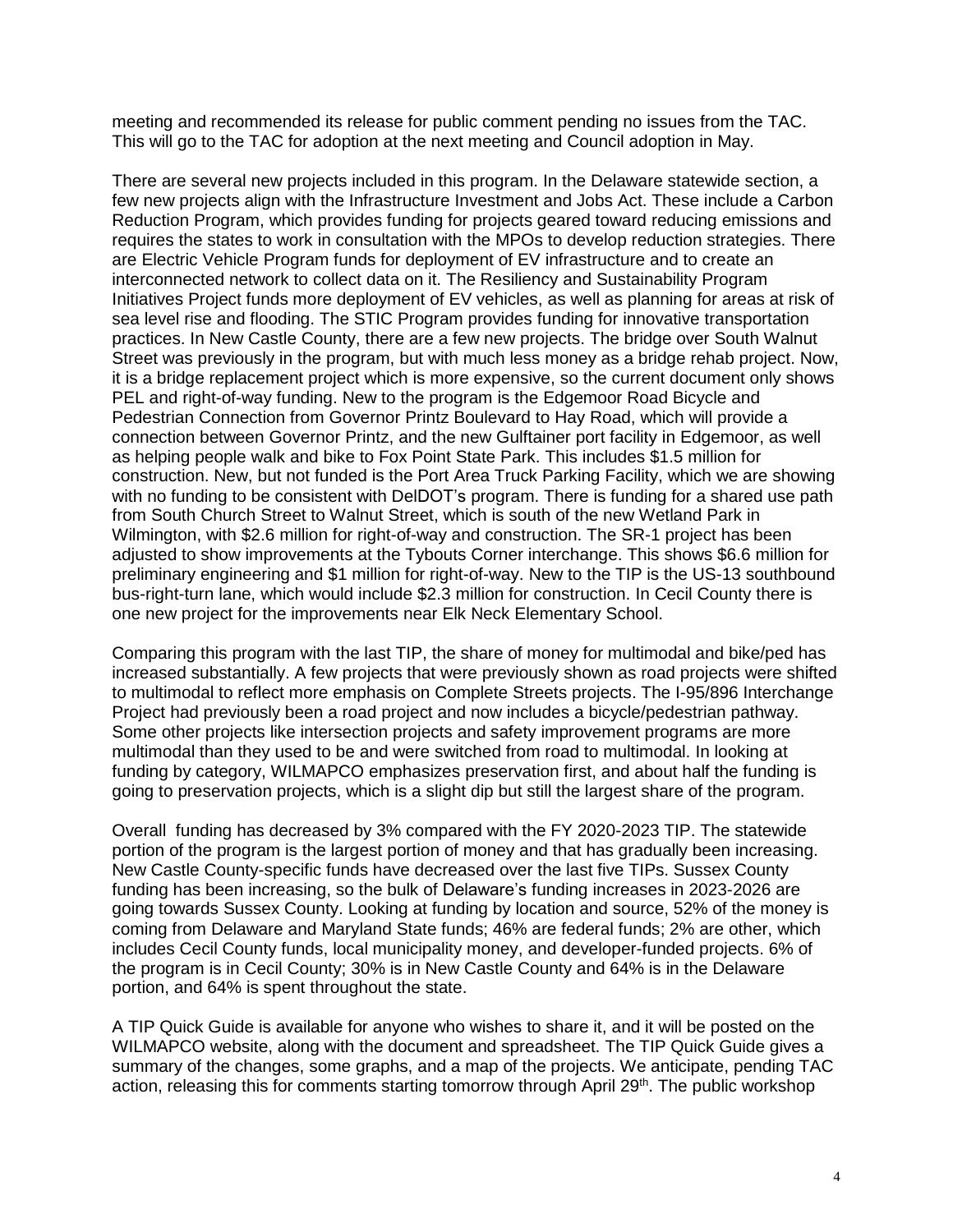will be on April 6<sup>th</sup>. Any changes to the document or comments received will be brought back to the TAC at the next meeting and it will go to Council on May 12<sup>th</sup>.

Mr. David Dahlstrom asked why there was a 24% drop in transit funding. Ms. Dunigan said it seemed like some of the bridge replacement money was no longer included and also some of the train station funding has been largely spent. A lot of the phases of the Newark and Claymont Train Station projects will be completed by 2023 and so that money cycled out. Mr. Dahlstrom said he was thinking that was more for buses and other equipment.

**ACTION:** On motion by Mr. Matthew Rogers and seconded by Ms. Gwinneth Kaminsky the TAC recommends release of the FY 2023-2026 TIP for public comment.

Motion passed. **(03-17-22-05)**

# **PRESENTATION/DISCUSSION ITEMS:**

# **10. FY 2023 Unified Planning Work Program (UPWP)**

Ms. Tigist Zegeye presented the draft FY 2023 UPWP financial information. From the Delaware side, funds are received from Federal Highway Administration, Federal Transit Administration, DelDOT, New Castle County and the City of Wilmington, and the total for Delaware is \$2.8 million. From the Maryland side, funds are received from Federal Highway Administration, Federal Transit Administration, MDOT, and Cecil County, and the total for Maryland is \$130,588, which makes a total of \$2.9 million for the FY 2023 UPWP. There is no in-kind this year, so the 20% local match will be coming from these entities all in cash.

In talking to DelDOT, WILMAPCO had carry-over funds that had not been spent. So, letters were sent to both counties and all municipalities in both counties asking them to submit projects for FY 2023. Four submissions were received. The Town of Elkton requested an access improvement study for Belle Hill Road, west of Maryland 279. They are asking us to look at an alignment for this roadway. After discussion with Federal Highway Administration, it was determined that preliminary engineering and design are not an eligible task for PL funds. So, unfortunately, we are not able to accommodate this submission. The three Ardens requested a transportation plan. They want to focus on the nonmotorized aspect of the three Ardens, look at traffic calming, and have staff do the work needed to create a transportation plan. They defer to WILMAPCO on how much this will cost or if a consultant is needed. Staff recommends including the transportation plan for \$70,000, based on previous experience putting together a transportation plan. The City of Wilmington requested an update to the 2008 Southbridge Circulation Study. They are requesting \$95,000 to for this project. The staff recommendation is to include it in the FY 2023 UPWP. The Town of Charlestown are asking for a Walkable Community Workshop and planning study. They request the assistance of WILAMPCO and the Maryland SHA to identify sidewalks and crosswalks along MD-267 that lead to an elementary school. They are asking for \$12,000. The staff recommends that we conduct the Walkable Community Workshop in-house, so there will not be any funds used for that. Staff also recommends working with SHA and the town and put together a Safe Routes to School Program application or a TAP grant. We are not sure what the \$12,000 would cover, however, we think this project would be eligible for Safe Routes to School as well as the TAP and we will be happy to help with the application in coordination with SHA and the town.

Staff have put together the normal task descriptions included in the UPWP. The Sub-Regional Studies (23.11) and the Monitoring (23.13) have more funding because there are several projects continuing from previous years that require consultant work. The only new projects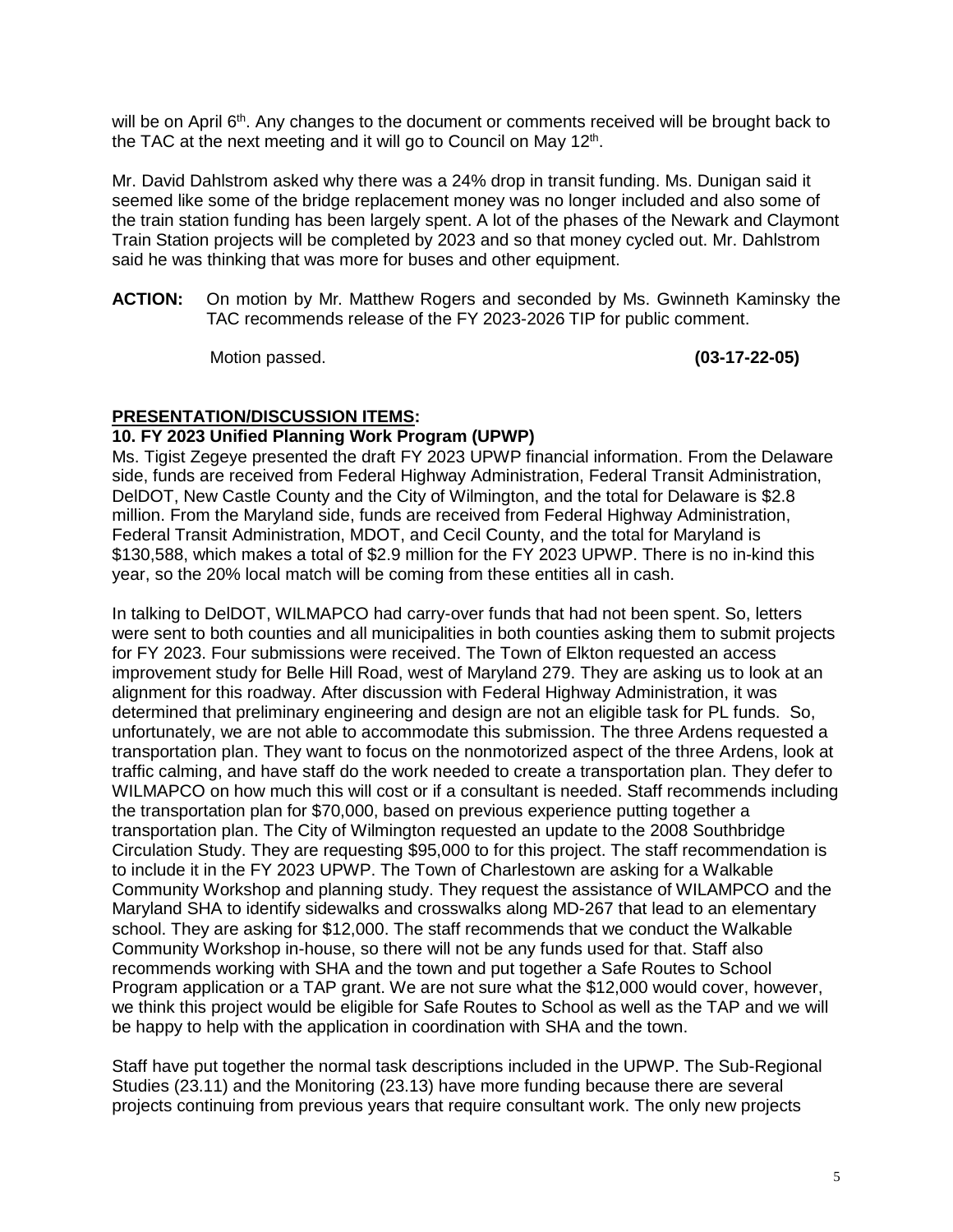being proposed are the Ardens Transportation Plan for \$70,000 and the update to the 2008 Southbridge Circulation Study for \$95,000. The UPWP was presented to the Council last week. The TAC is seeing it today, and the PAC will review it as well. It will be released for a thirty-day public comment period starting on April 1<sup>st</sup> and ending on May 3<sup>rd</sup>. Also in April, it will come to the TAC and PAC for approval. Then, our hope is that the Council will approve it at their May meeting. It will be submitted to DelDOT, MDOT, FHWA, and FTA after the May Council meeting, and implemented on July 1<sup>st</sup>.

### **11. Claymont Regional Transportation Center**

Ms. Breanna Kovach is a Group Engineer at DelDOT in the Project Development Section. The Claymont Train Station is part of the North Claymont Master Plan. The existing has a tunnel system to get from one side of the tracks to the other, and water comes in, which requires pumping. Pre-COVID, the parking lot was at capacity with four-hundred and thirty-one spots plus and additional seventy-three spots in a lot on Governor Printz Boulevard accessed by a pedestrian bridge over I-495. That totals around five hundred spots. To access the northbound trains, riders use the stairs or the ramp to access the southbound platform, then use the chairlift or stairs to access the tunnel to the other side. The platform has a significant curve, which also causes ADA compliance issues.

DTC provided Ms. Kovach ridership information. This project is a design-build project that was awarded pre-COVID. The pre-COVID numbers for ridership were a daily weekday ridership of over one thousand riders in both directions, which fills the parking spots. The average ridership over the last six months was between three and four hundred weekday riders in both directions, but this was around the holidays, and with the Omicron variant many people were working from home. The hope is ridership will return to the pre-COVID numbers.

Claymont Properties, LLC, or Commercial Development Company (CDC) purchased the site, which was a former steel mill, with the hopes of cleaning it up and redeveloping. When looking for a new station along the Northeast Corridor, this is a convenient location, and was mentioned in the WILMAPCO Claymont Master Plan. DelDOT and DTC worked with the developer and acquired fifteen and a half acres for operational right-of-way for the new train station. The new station will have three-hundred and forty-four surface lot and four-hundred and sixty-four garage spaces for a total of eight-hundred and eight spaces, including electric vehicle charging spots. There are two, six-hundred-and-thirty-foot platforms that will be on a tangent, and a shared-use path connecting US-13 to the station and out the other side. This path is part of the North Claymont Master Plan to connect the East Coast Greenway. A new pedestrian bridge will be constructed over the tracks with stair towers on either side. There will be a new signal on Philadelphia Pike at Transit Center Drive. A stub-out is being constructed there for future development on the northern side. The existing signal at Alcott Avenue is being modified. The new Transit Center Drive is being constructed. Ms. Kovach shared an animated rendering of the train station highlighting the parking area, the pedestrian bridge over the tracks, the platforms, covered walkways, EV and bicycle amenities, and bus stops.

This is a design-build project, so the project is awarded to a team, which consists of a contractor and a designer. The team is led by Wagman Heavy Civil, which is the contractor with JMT as their engineer. RK&K helped create the RFP for the for the project. The inspection team is Century Engineering. The project has not only the typical project constraints, but this is the former City Steel site, so there are hazmat constraints. This was a brownfield site, so there is a contaminated materials management plan in place. There is also additional coordination with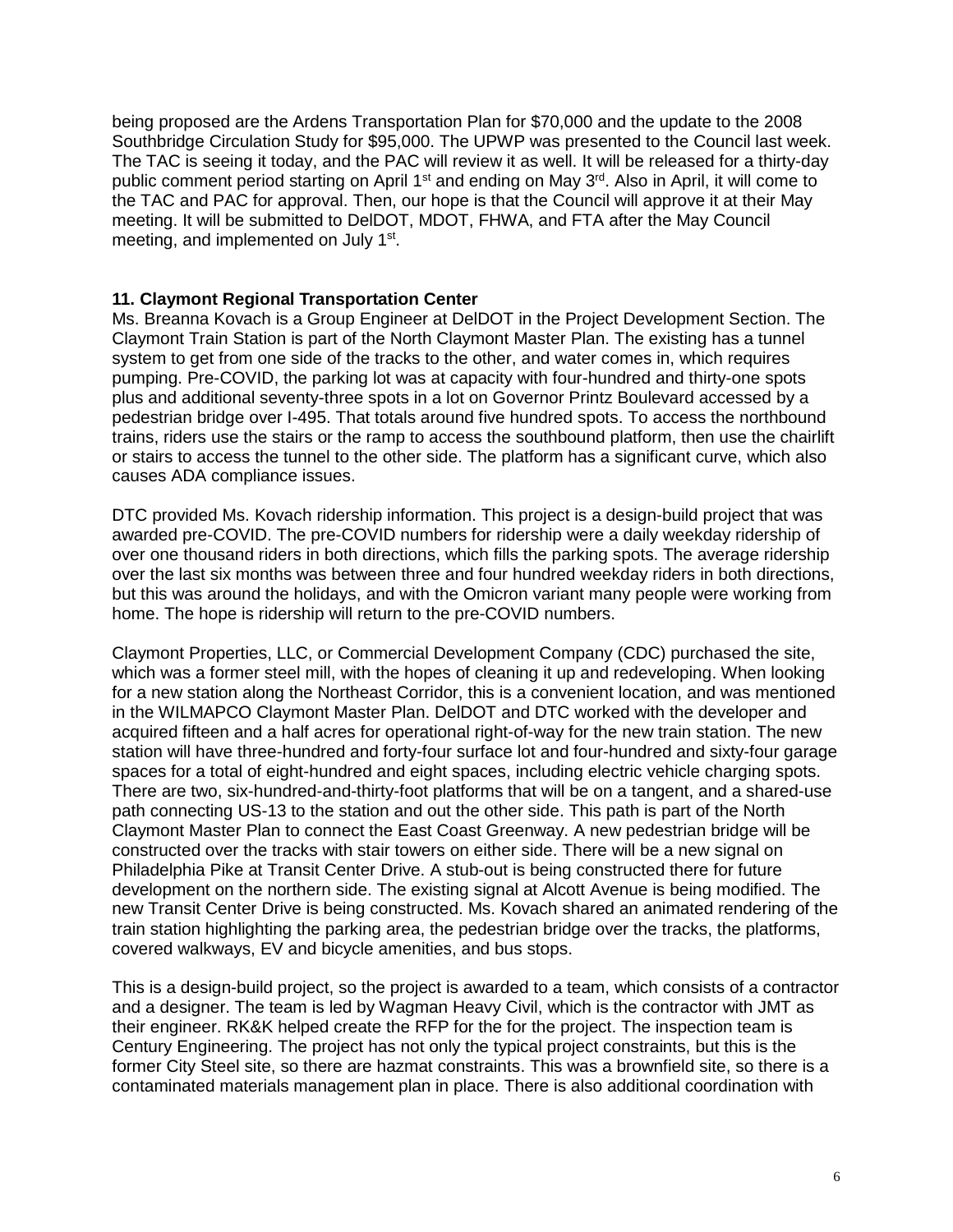Amtrak and additional requirements that need to be made based on their design specifications. The development on all sides requires extra coordination as well.

The RFP process was underway in late 2018. The project was awarded in early 2019. Within a couple of months, the contractor was on site doing clearing and demo work. In spring 2020, the team started the construction of a forty-two-inch sanitary sewer line. With other aspects of the design, the team had to go through the typical plan submittals required by DelDOT on a designbid-build project and Amtrak reviews. There are bi-weekly meetings with Amtrak. In March 2021, the parking garage plans were released for construction, which started in May. Around the same time, construction for Philadelphia Pike and Transit Center Driver was released to start. In the summer, we have Amtrak's no exception for the catenary relocation project. There are a couple of catenary poles that need to be relocated. In the fall, Amtrak issued a no exceptions for the platform stair tower and pedestrian bridge design packages. All of those design submittals within the Amtrak right-of-way were approved and are in construction now.

The team has to coordinate facilities along Philadelphia Pike that needed to be relocated, new services to the train station, and utilities on the other side of the tracks. There are relocations that were not originally identified including a gas transmission line that was directly adjacent to a railroad bridge foundation on Philadelphia Pike. This took a few different layers of coordination, because under the MOA with CDC, they would remove this railroad bridge, but then they came across this gas transmission line. The project team coordinated with Delmarva to remove or relocate that line, then coordinated with CDC to demo the railroad bridge in order to widen the road for Transit Center Drive. On the east side of the tracks there is a wooden duct bank within Amtrak's right-of-way, and it could not be moved, so the team changed the foundation design. There were several design submittals that needed to go through Amtrak coordination. There continues to be a lot of coordination, because Amtrak's protection is needed when working within the Amtrak right of way. The construction of the pedestrian bridge will require outages, and Amtrak will need to do track adjustments and cross bonding. Four existing catenary polls need to be relocated. The team is coordinating that effort. The pedestrian bridge needs to be constructed through Amtrak catenary poll lines and Delmarva electric lines, so outages are needed from both parties. It takes months to coordinate that, and it is scheduled in October, over a few hours, in the middle of the night, on a weekend.

Currently, northbound Philadelphia Pike has been widened, and work is being done on the southbound side. That will be finished this spring or summer. The parking garage was started in summer of 2021. The pre-cast elements were set late summer and the work continues inside. The site work continues. One piece of the sanitary sewer line needs to connect from the edge of this property into the existing station. Then the critical driving force is the work within the Amtrak right-of-way, which will continue until fall of 2023. The team took a train station project, which is over \$70 million in a CTP cost from back in 2019, through the entire design process, with all of the coordination efforts, got it into construction, and is going to complete it in 2023. Ms. Kovach give kudos to the project team, and all of those who have helped along the way.

#### **12. Port Circulation Study**

Mr. Dan Blevins said the Port Access Alternatives Study has been going on for the past year. The goal is to evaluate ideas from many of the recent studies WILMAPCO has done in the area such as Southbridge Circulation, Route 9, and the Wilmington Comp Plan. There are many ideas, and this study put those ideas to the test by running them through different modeling software to see what impact they would have in and around the port and, more broadly, the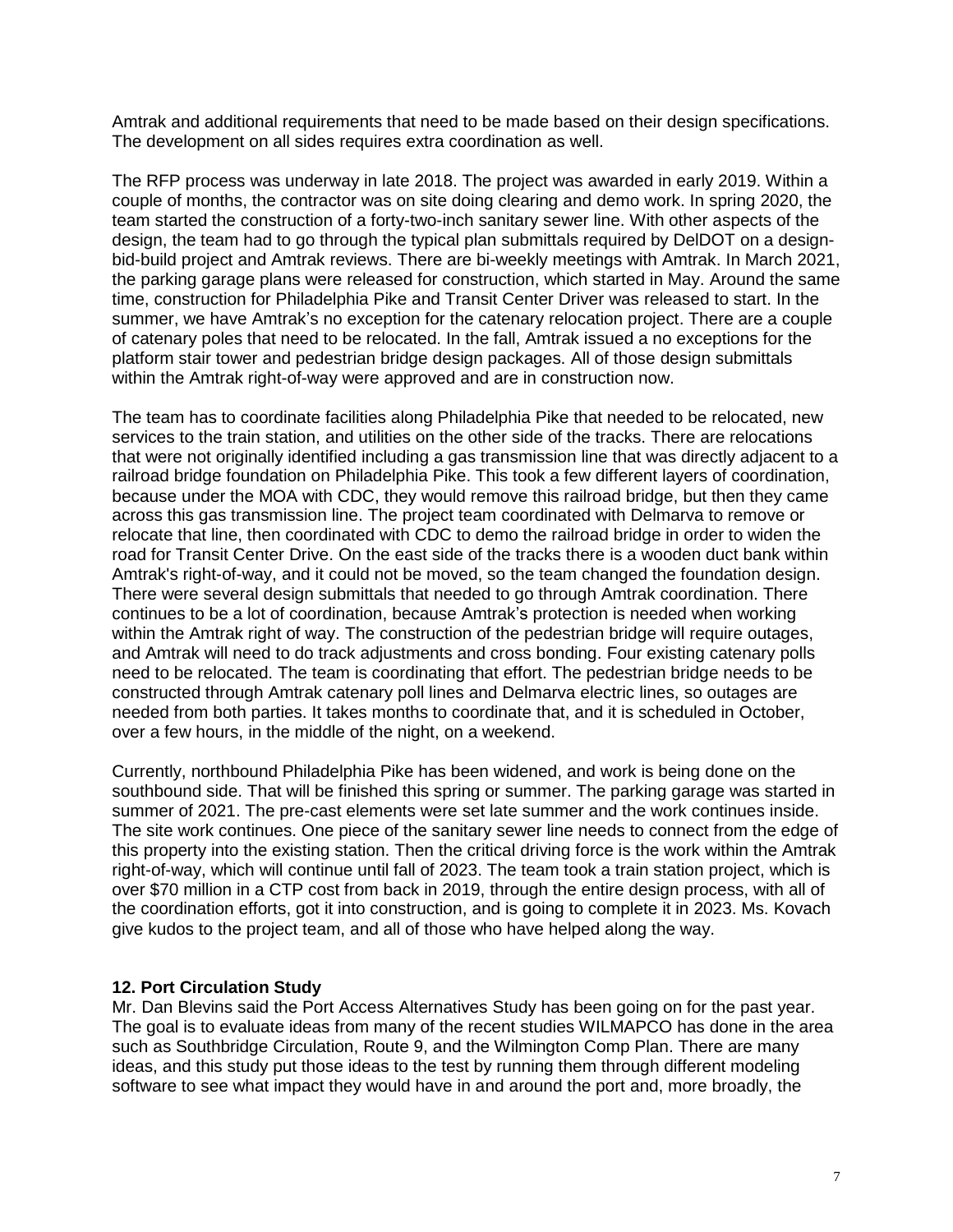Route 9 corridor. This study is technical in nature and takes those ideas to the next step to see what results can be expected from them.

In March 2021, some of the ideas from those plans were presented to the community in various ways such as South Wilmington Planning Network discussions, the Route 9 Monitoring Committee, and a public workshop. Then staff started going through ideas to identify the alternatives that would be considered further and taken through the analysis to determine their feasibility. These will be brought back to the public and then a final report will be produced. The second public workshop to present the recommendations will be next Wednesday. There are five alternatives. The first two are a Pigeon Point Extension either at Lambson Lane or at the FedEx facility. These look at extending Pigeon Point under I-295 and creating an exit point at Cherry Lane. The second one is an extension of Pyles Lane. Alternative four is an extension and improvements to Garasches Lane. Alternative five is a matter of signage to reroute all port traffic off of Route 9 to stay on the interstate system, I-295 around to I-495, thus avoiding New Castle Avenue.

The analysis determined measures of effectiveness for each option, looking at travel times and travel speeds through the Route 9 corridor from C Street down to Cherry Lane, levels of service for seventeen intersections in this corridor, overall truck volume reduction, and fuel consumption. All of those factors were used to calculate a series of scores to compare the alternatives to each other. Alternative five, the rerouting, scored well for reducing a significant amount of volume on Route 9. Both options for Pigeon Point also performed well. Looking at the intersections in the study to see if trucks traffic was reduced overall, alternatives one, two and five scored well. Alternative three, Pyles Lane, generally did not reduce the amount of truck traffic on this section of Route 9, mainly because it is not connected directly to the port or Terminal Avenue. Looking at the percent reduction in trucks during the AM and PM peak periods from the northern part of the corridor to the southern part, at Cherry Lane the intersection will get slightly busier in alternatives one and two, but it will siphon much of the truck and potentially some regular vehicle traffic from Route 9. The benefit scores indicate alternative five performs the best overall. Numbers one and two perform quite well with the Pigeon Point extensions. Garasches Lane also does reasonably well.

Cost estimates for each one of these alternatives are available. The extensions to Cherry Lane, alternatives one and two, are each about \$24 million. Pyles Lane, at \$3 million, is not very expensive, however it did not score very well. Garasches Lane is around \$7 million and scored reasonably well. The rerouting is roughly a five-mile extra movement going from I-295 to I-495. It is hard to assign a cost to this. There are different enforcement, signage, and other factors to consider. Many people would be involved in setting up this level of enforcement and signage, including the Port of Wilmington, the City of Wilmington, DRBA. It is probably worth trying, even if it diverts a limited amount of traffic, but the enforcement would be a challenge.

The team has gone through community visioning. In a week they will present the results at a public workshop. Sixty-five or seventy people are signed up for the workshop. We will be going the Route 9 Monitoring Committee this evening. This will be brought back to the TAC in April as we are looking for adoption of this in May of 2022.

#### **13. Health Risks & Conditions Data Report**

Mr. Bill Swiatek reviewed the results of a new data report being built at WILMAPCO on health risks and conditions and how they relate to transportation and land use data. This work builds off of WILMAPCO's Social Determinants of Health Analysis (SDOH). This work is a factor in the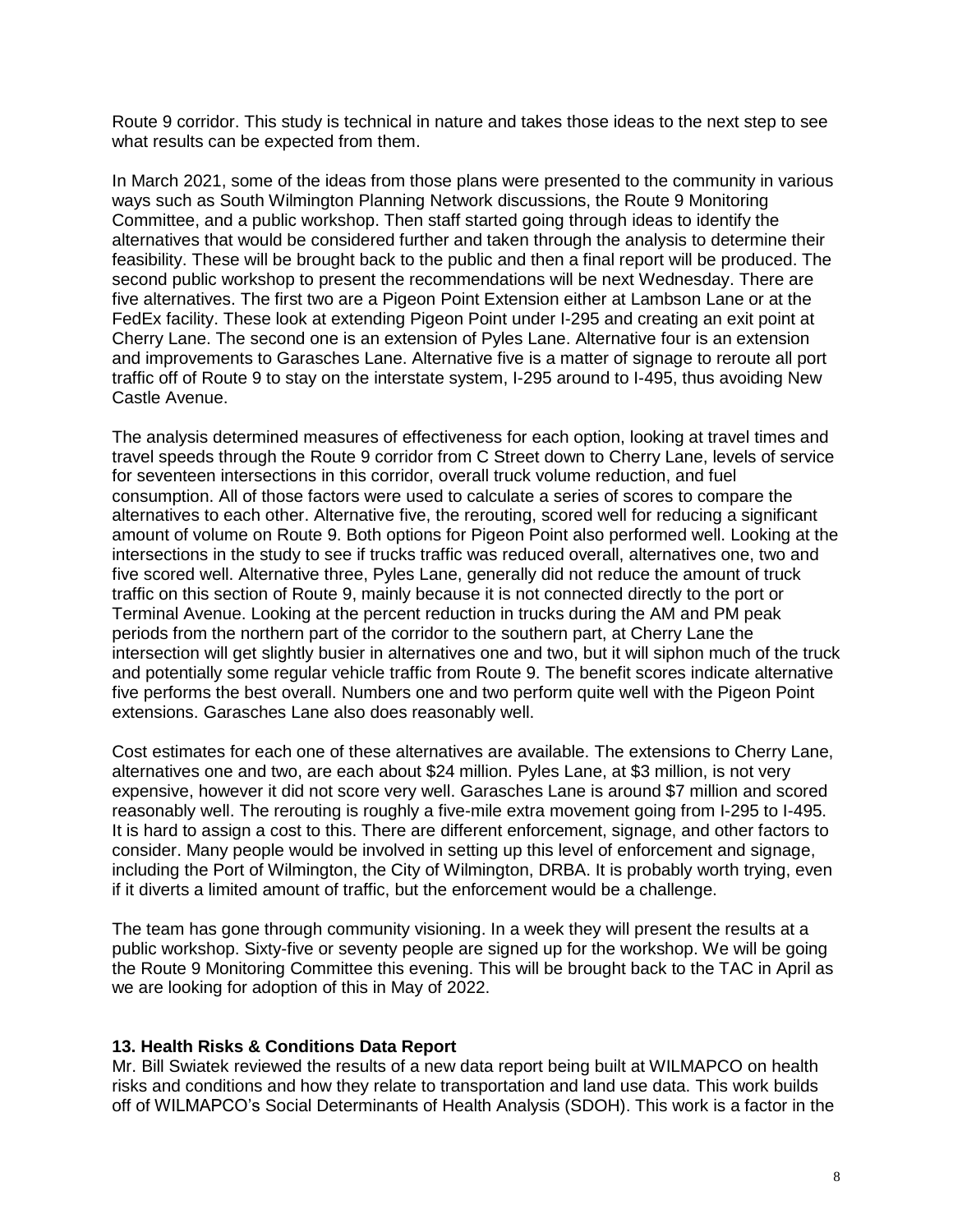project prioritization process. SDOH is the social economic conditions that impact the health of people. For a long time, there was no granular level health data that was available below the zip code level. A few years ago, staff decided to venture into SDOH and look at demographic data to build that as part of the Route 9 work. A data report was assembled in 2019 that brought it out to the regional level. Granular level health risk and condition data is now available on PolicyMap for things like obesity rates, physical activity rates, asthma, poor reported health, and many other things. They charge for the data, but with WILMAPCO's connections with public health community, we were able to obtain it through Healthy Communities Delaware. The report itself will compare correlations between SDOH and the newly available health data to see how well it correlates with observed health conditions and risks. It will also look at SDOH versus the Social Vulnerability Index (SVI), which is produced by the CDC to identify communities that are vulnerable to health risks and natural or man-made disasters. Delaware Public Health Department has been using it with the COVID response. Then, some of those hard health data will be examined related to transportation and land use conditions to see if there are correlations between one and the other. The SDOH Index and SVI share many of the same criteria including poverty, education, minority segregation, employment, and single parent households. In SDOH, homeownership, time-in-residence, and food deserts are factors. A host of other measures are included in SVI including income such as the presence of children, disabled people, people who do not speak English well, crowding in homes, and mobile homes. All of these factors are equally weighted in each index.

When looking at the census tracts that are of most concern and least concern for SDOH versus the census tracts that are of most and least concern for SVI, many of the same tracts appear in both. The Pike Creek and Route 41 corridor are of less concern in both cases, and parts of the City of Wilmington and Elkton are of more concern. SVI shows a couple of census tracts in Elsmere and also some of the suburban poverty clusters along Route 40, whereas the SDOH is concentrated more in the City of Wilmington and the Route 9 corridor.

Staff looked at the  $R^2$  variations and values between the two indexes versus asthma rates, and poor mental health rates, and so forth. The higher the  $R<sup>2</sup>$  value, the greater the correlation, which indicates it could be said to influence those factors. Generally, the SDOH performed better than the SVI index on these correlations, usually having about double the  $R<sup>2</sup>$  value. The highest correlations were found with asthma, which was about an  $R<sup>2</sup>$  value of .5 where 1 is a complete correlation and 0 is a noncorrelation. Poor mental health, obesity, and physical inactivity all showed correlations when we look at SDOH, but less so for SVI. Neither index showed strong correlations with a census tract's high blood pressure rate or poor reported health rate. Median age may be more a factor here, which is something to examine in the future. Another way of looking at this, is to take those census tracts that are places of most concern and least concern and look at the median percent of people who suffer from these conditions. Comparing the top fifteen census tracts in SDOH to the bottom fifteen, for example, 41% of people in the top fifteen census tracts have obesity versus only 33% on in the bottom fifteen. There is a little more of a spread between the top and bottom census tracts with SDOH versus SVI.

Data on many conditions were available, but this report is focused on two that relate to transportation. The first is asthma, which has little spread between people who suffer from asthma in one tract versus the other. The census tract with the least amount of asthma in our region had a rate of 8.6% for adults, and the census tract with the most was 12.7%. When looking at the SDOH factors, the demographic factors, and the socio-economic factors versus some of the transportation and land use conditions, for example, this report shows higher rates of asthma in in places that have more poverty. In the example presented, the top tracts for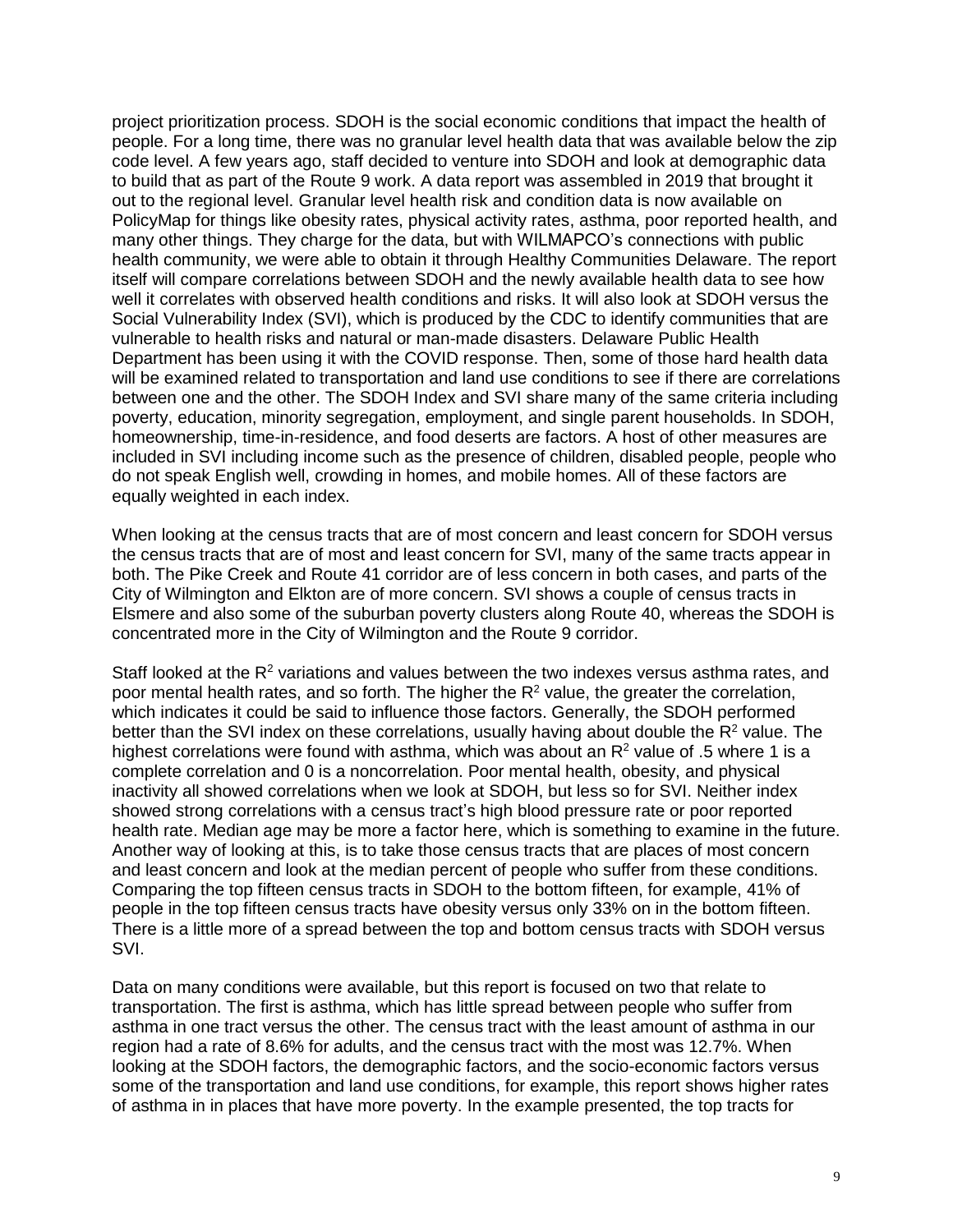asthma had a poverty rate of about 22% versus only 3% for the bottom twenty tracts. That is one of several influencers for asthma as most impoverished places have more pest infestations, mold, and other factors that can cause indoor conditions that can cause asthma.

For land use and transportation factors, we looked at housing near busy roads. This was the percentage of households within a quarter of a mile of a road that had over 20,000 average annual daily traffic. In this analysis 56% of households within those tracts with higher rates of asthma were near busy roads versus 40% were not. Looking at the freight network with the same type of analysis, 93% versus 56%. Housing near industrial lands showed 100% versus 73%. Looking at air violations, or places that actually had emissions that triggered an air violation, there were 115 air violations within a mile of a census tract that had high asthma versus only 28 for census tracts that were in the bottom tier for asthma. On a scatter plot, the data shows no correlation between asthma and the percentage of households near a busy road. In places that had 12% asthma, 80% of households were within proximity to a busy road, but then there were also some with zero percent proximity to a busy road, so it is not showing any correlation when we look at the whole dataset. Regarding the freight network, for most of the census tracts that had 12% or higher asthma, they were also nearby a freight network, but there was one that was not. Looking at asthma versus a near-industrial zone, all of the census tracts that had 12% or more were 100% near an industrial zone and there was an even better correlation with asthma and nearby air violations.

Physical inactivity was also in the report. In tracts with the least physical inactivity about 24% of people were inactive, versus the tracts with the most physical inactivity, in which 41% of people were inactive. Cecil County, north of I-95 does very well with physical activity. Route 9 corridor and parts of the City of Wilmington have the most inactivity. SDOH indicators show a significant range between the least and the most active census tracts. Land use and transportation factors show a significant spread. Looking at walk connectivity, which is the percentage of people who are able to connect from their homes to destinations, shows places that had the least amount of physical activity had better walk connectivity than places that had the most. In looking at the percentage of households nearby park space, 98% of households in the least active census tracts were within a quarter mile of a park, versus only 17% of households in the most active census tracts. This is an inverse relationship, but in the more active and wealthier places, people are able to drive a car to the park or the gym to exercise. Related to industrial and air violations, the least active places have more industrial activity and more polluting activity nearby. Showing the data on scatter plots, some correlations can be seen. There is a strong correlation with physical inactivity and obesity. There is no correlation seen physical inactivity versus the proximity to busy roads. In terms of physical activity versus walking connectivity, households with good connections gradually increases as the tract becomes more physically inactive, so the places that have the least amount of activity had more households with good walking connections. That accounts for infrastructure and level of service, but not for personal safety. Looking at physical activity versus proximity to parks shows households that are more physically inactive are more likely to have a park nearby. Again, this does not consider the personal safety issues, which may impact use.

A takeaway from this data analysis is confidence using our SDOH Index. It has been a very solid resource for public health and planning. Wilmington's COVID-19 Community Response Group, which is doing prevention work around COVID and encouraging people to get the vaccine and then boosters has been using SDOH scoring to concentrate on different areas. The areas with the lowest rates of receiving the boosters fit with our SDOH areas so we almost predicted where we would have a public health concern before it happened. In addition, Delaware Guidance Services, which offers mental health services are using the SDOH Index to